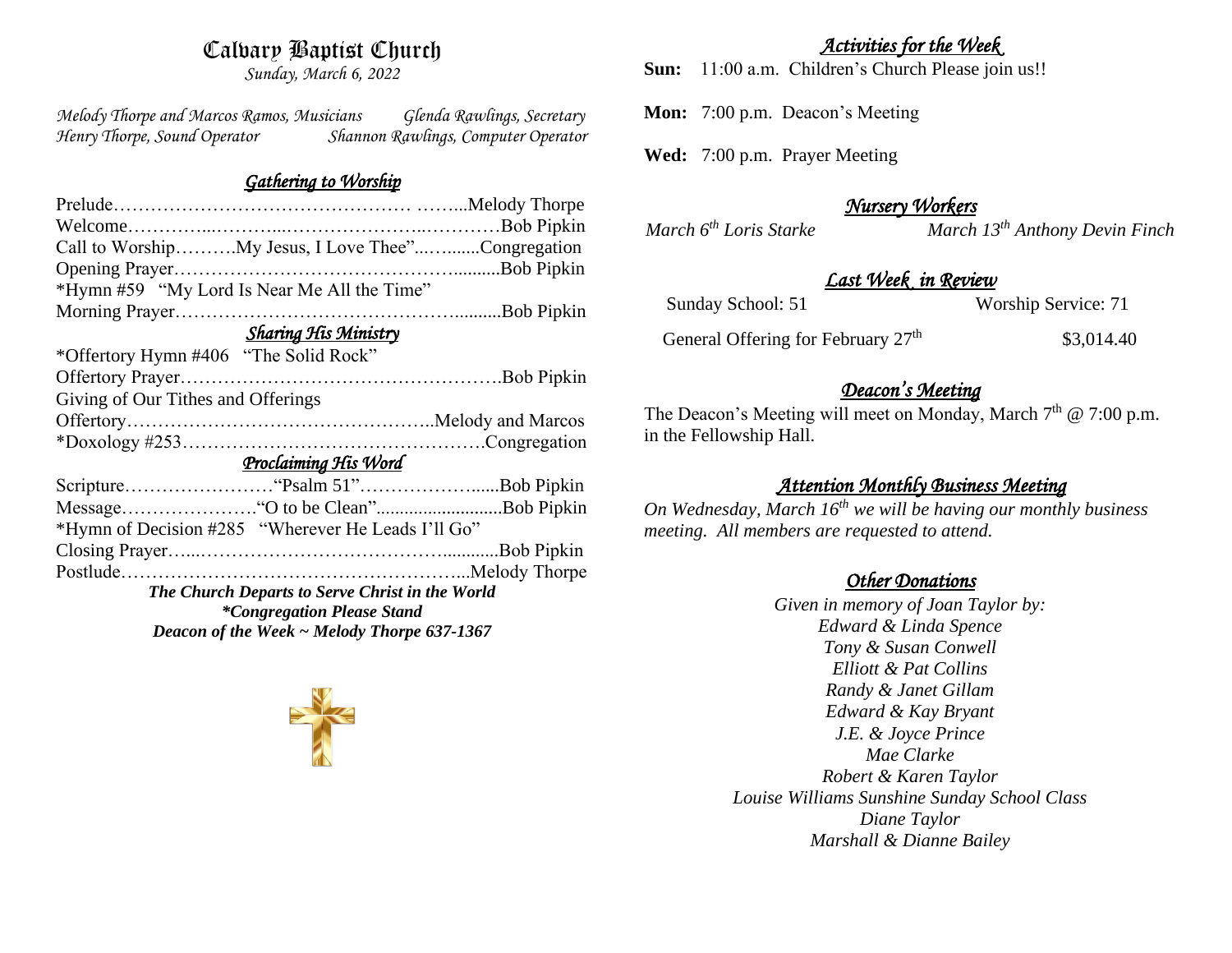*Given in memory of Eddie & Joan Taylor by: Thomas & Karen Reidy Wanda Williams*

## *M.B. Taylor Scholarship*

*Given in memory of Joan Taylor by: Peggy Bailey*

*Given in memory of Jerry Rice by: (Jim Rice's brother) Peggy Bailey*

# *Youth*

*Given in memory of Joan Taylor by: Margaret Watson*

### *Other Donations*

*Given in memory of Jerry Rice by: (Jim Rice's brother) Randy & Janet Gillam Edward & Kay Bryant Mae Clarke* 

# *Planning Committee Meeting*

The Planning Committee will meet on Sunday, March  $13<sup>th</sup>$  @ 12:00 p.m. in the Church Fellowship Hall. The following people are on this committee: Mike Allen, Pat Callahan, Ray Traylor, Dale Jones, C.D. Jarratt, Diana Blick and Randy Gillam.

# *Annie Armstrong*

Our goal for the Annie Armstrong Easter Offering is \$500.00.



*Church Office: 634-3215*

*Church Email: [calvarybc1@verizon.net](mailto:cbcemporiaoffice@gmail.com)*

*Church Website[:www.calvarybaptistemporia.org](http://www.calvarybaptistemporia.org/)*

*Bob Pipkin Email: [jrpipkin3@gmail.com](mailto:jrpipkin3@gmail.com) and Cell: 757-418-1243*

*Dr. Bob Pipkin*